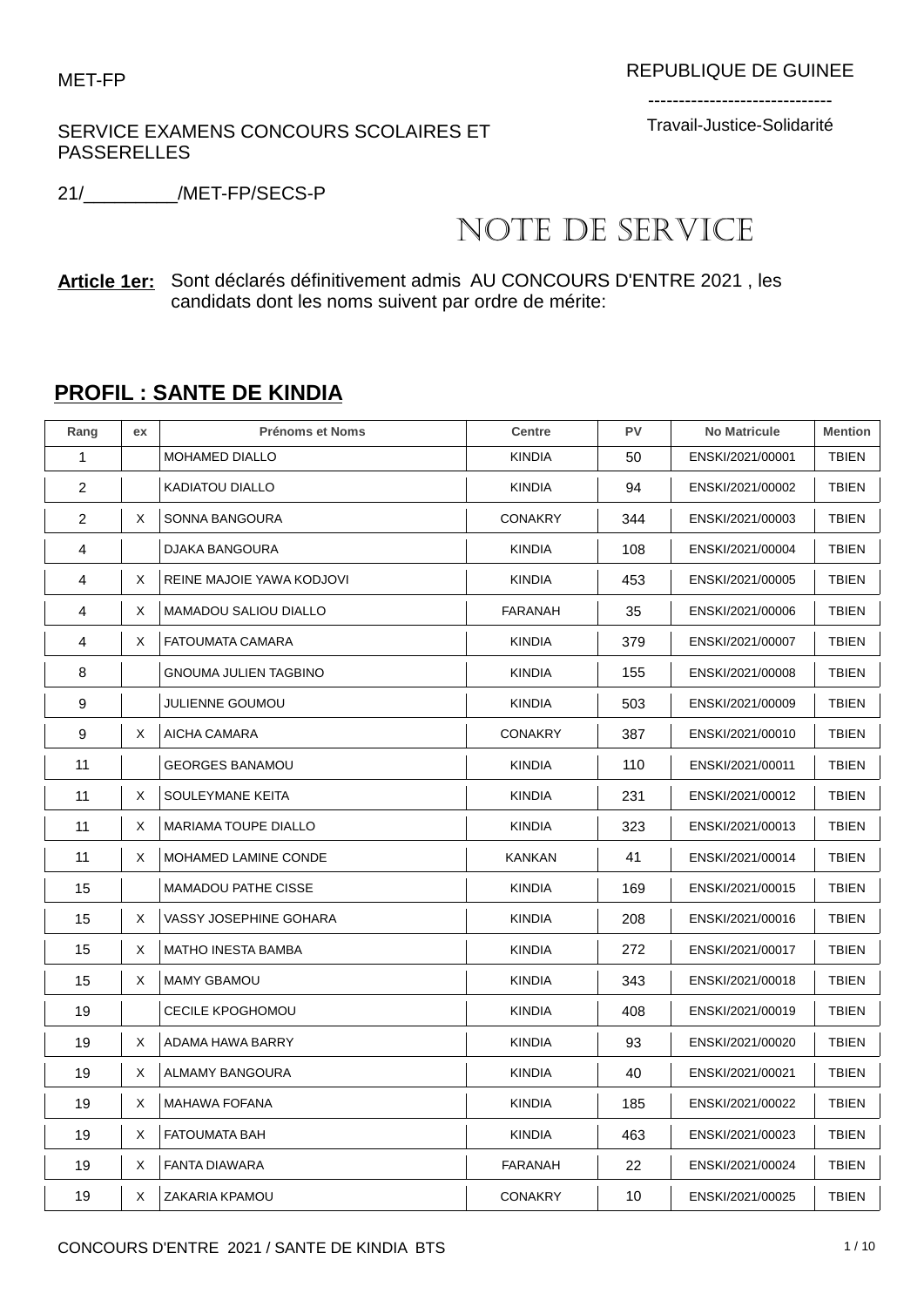| Rang | ex | <b>Prénoms et Noms</b>       | <b>Centre</b>  | PV  | <b>No Matricule</b> | <b>Mention</b> |
|------|----|------------------------------|----------------|-----|---------------------|----------------|
| 19   | X  | MARIAMA DALANDA CONDE        | KANKAN         | 71  | ENSKI/2021/00026    | TBIEN          |
| 27   |    | PAULINE LAMAH                | <b>CONAKRY</b> | 278 | ENSKI/2021/00027    | <b>TBIEN</b>   |
| 28   |    | MARIAMA KORKA BAH            | <b>CONAKRY</b> | 509 | ENSKI/2021/00028    | <b>TBIEN</b>   |
| 29   |    | <b>MMAH CAMARA</b>           | <b>KINDIA</b>  | 421 | ENSKI/2021/00029    | <b>TBIEN</b>   |
| 29   | X. | <b>AGNES LOUA</b>            | <b>KINDIA</b>  | 166 | ENSKI/2021/00030    | <b>TBIEN</b>   |
| 29   | X  | SENY ELISABETH KPOGHOMOU     | <b>KINDIA</b>  | 464 | ENSKI/2021/00031    | TBIEN          |
| 29   | X  | <b>MAMAISSATA CONTE</b>      | <b>CONAKRY</b> | 546 | ENSKI/2021/00032    | <b>TBIEN</b>   |
| 29   | X  | KOLOU BILIVOGUI              | <b>KINDIA</b>  | 513 | ENSKI/2021/00033    | <b>TBIEN</b>   |
| 29   | X  | RAMATOULAYE MARA             | <b>CONAKRY</b> | 364 | ENSKI/2021/00034    | <b>TBIEN</b>   |
| 29   | X  | <b>FATOUMATA KOUYATE</b>     | <b>KINDIA</b>  | 282 | ENSKI/2021/00035    | <b>TBIEN</b>   |
| 29   | X  | MAMY ELENE GBALAMOU          | N'ZEREKORE     | 31  | ENSKI/2021/00036    | <b>TBIEN</b>   |
| 29   | X  | <b>GOLE KPOGHOMOU</b>        | <b>KINDIA</b>  | 315 | ENSKI/2021/00037    | <b>TBIEN</b>   |
| 29   | X  | YEOUO DOPAVOGUI              | <b>CONAKRY</b> | 14  | ENSKI/2021/00038    | <b>TBIEN</b>   |
| 29   | X  | AGNES KONAMOU                | <b>KINDIA</b>  | 617 | ENSKI/2021/00039    | <b>TBIEN</b>   |
| 40   |    | ZELAMA KOIVOGUI              | <b>KINDIA</b>  | 104 | ENSKI/2021/00040    | <b>TBIEN</b>   |
| 40   | X  | <b>CECE DELAMOU</b>          | <b>KINDIA</b>  | 160 | ENSKI/2021/00041    | <b>TBIEN</b>   |
| 40   | X  | MOUCTAR DIALLO               | <b>KINDIA</b>  | 419 | ENSKI/2021/00042    | <b>TBIEN</b>   |
| 40   | X. | <b>FATOUMATA DIALLO</b>      | KINDIA         | 71  | ENSKI/2021/00043    | <b>TBIEN</b>   |
| 40   | X  | SIRA DIALLO                  | <b>KINDIA</b>  | 44  | ENSKI/2021/00044    | <b>TBIEN</b>   |
| 40   | X  | FATOUMATA LAMARANA BARRY     | <b>KINDIA</b>  | 36  | ENSKI/2021/00045    | <b>TBIEN</b>   |
| 40   | X. | ROSSEL PIVI                  | KINDIA         | 443 | ENSKI/2021/00046    | <b>TBIEN</b>   |
| 40   | X  | <b>IVONE BILIVOGUI</b>       | <b>KINDIA</b>  | 14  | ENSKI/2021/00047    | <b>TBIEN</b>   |
| 40   | Χ  | <b>MAMY KOLIE</b>            | <b>KINDIA</b>  | 447 | ENSKI/2021/00048    | <b>TBIEN</b>   |
| 40   | X. | PASCAL KAMANO                | <b>KINDIA</b>  | 4   | ENSKI/2021/00049    | <b>TBIEN</b>   |
| 40   | X  | <b>FRANCOISE MANSARE</b>     | <b>KINDIA</b>  | 197 | ENSKI/2021/00050    | <b>TBIEN</b>   |
| 40   | X  | SENY ZOGLEMOU                | <b>KINDIA</b>  | 456 | ENSKI/2021/00051    | <b>TBIEN</b>   |
| 40   | X  | <b>MAMADOU BILALY DIALLO</b> | <b>KINDIA</b>  | 472 | ENSKI/2021/00052    | <b>TBIEN</b>   |
| 40   | X  | <b>MARIE DOUALAMOU</b>       | <b>KINDIA</b>  | 501 | ENSKI/2021/00053    | <b>TBIEN</b>   |
| 40   | X  | MAMAISSATA BANGOURA          | <b>KINDIA</b>  | 248 | ENSKI/2021/00054    | <b>TBIEN</b>   |
| 40   | X  | <b>AISSATOU BARRY</b>        | <b>KINDIA</b>  | 512 | ENSKI/2021/00055    | <b>TBIEN</b>   |
| 40   | X  | JEANNE KOLO BILLIVOGUI       | <b>KINDIA</b>  | 260 | ENSKI/2021/00056    | <b>TBIEN</b>   |
| 40   | X  | <b>MORIBA 2 HABA</b>         | N'ZEREKORE     | 4   | ENSKI/2021/00057    | <b>TBIEN</b>   |
| 40   | X  | LUCIE BREHEMOU               | N'ZEREKORE     | 7   | ENSKI/2021/00058    | <b>TBIEN</b>   |
| 40   | X  | AISSATA KOUROUMA             | <b>KINDIA</b>  | 525 | ENSKI/2021/00059    | <b>TBIEN</b>   |
| 40   | X  | ANTOINY FANGAMOU             | <b>KINDIA</b>  | 276 | ENSKI/2021/00060    | <b>TBIEN</b>   |
| 40   | X  | ABDOULAYE BANGOURA           | <b>KINDIA</b>  | 293 | ENSKI/2021/00061    | <b>TBIEN</b>   |
| 40   | X  | THERESE HABA                 | N'ZEREKORE     | 41  | ENSKI/2021/00062    | <b>TBIEN</b>   |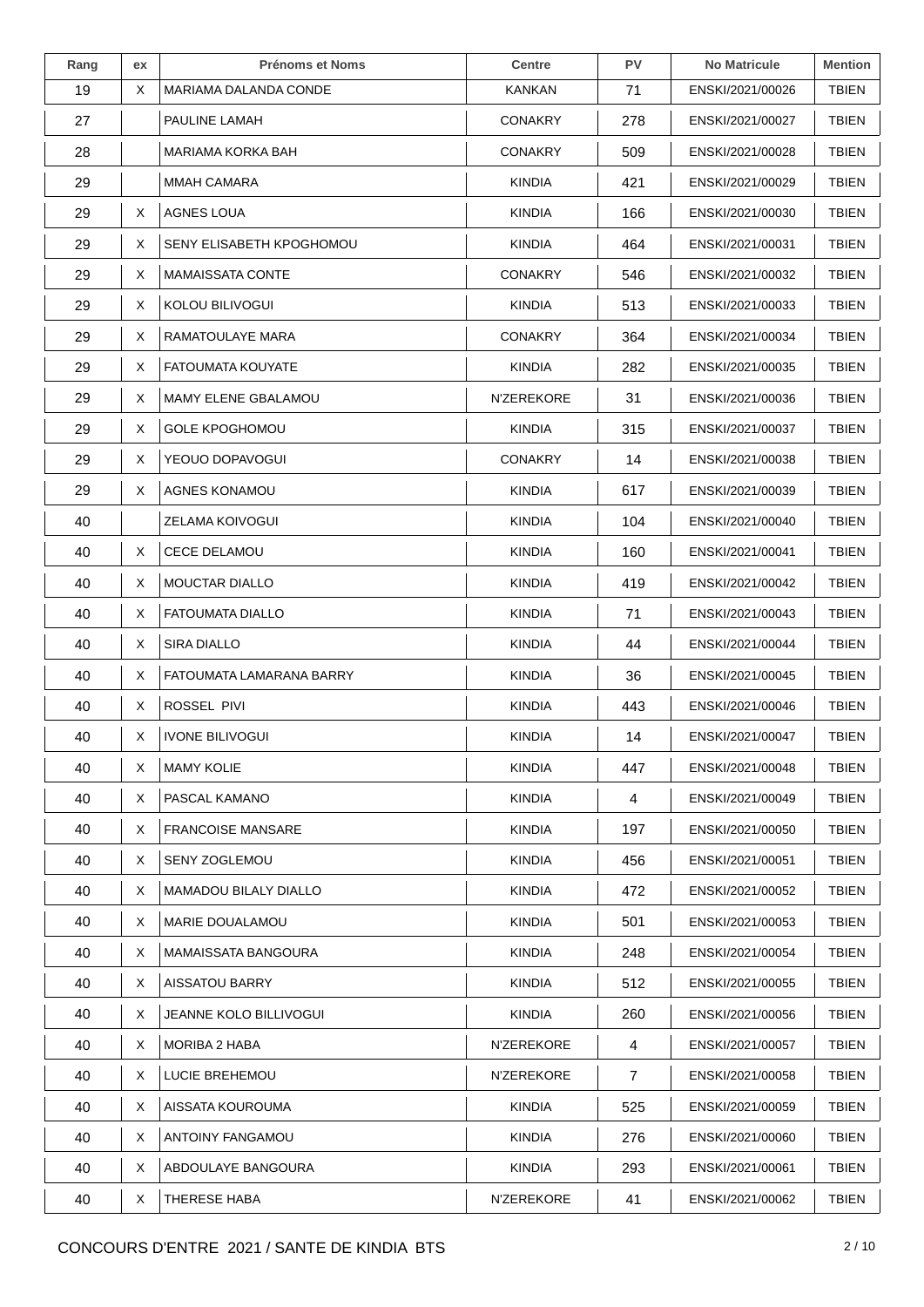| Rang | ex | <b>Prénoms et Noms</b>          | <b>Centre</b>  | <b>PV</b> | <b>No Matricule</b> | <b>Mention</b> |
|------|----|---------------------------------|----------------|-----------|---------------------|----------------|
| 40   | X  | <b>CECE DALAMOU</b>             | N'ZEREKORE     | 65        | ENSKI/2021/00063    | <b>TBIEN</b>   |
| 40   | X  | <b>MOUCTAR KEITA</b>            | <b>KINDIA</b>  | 340       | ENSKI/2021/00064    | <b>TBIEN</b>   |
| 40   | X  | AISSATOU DIALLO                 | <b>KINDIA</b>  | 613       | ENSKI/2021/00065    | <b>TBIEN</b>   |
| 40   | X  | <b>GBAGO KOIVOGUI</b>           | KINDIA         | 359       | ENSKI/2021/00066    | <b>TBIEN</b>   |
| 40   | X  | SAFIATOU KABA                   | <b>KINDIA</b>  | 363       | ENSKI/2021/00067    | <b>TBIEN</b>   |
| 40   | X  | <b>AICHA TOURE</b>              | <b>KINDIA</b>  | 621       | ENSKI/2021/00068    | <b>TBIEN</b>   |
| 40   | X  | <b>MOHAMED CAMARA</b>           | <b>KINDIA</b>  | 627       | ENSKI/2021/00069    | <b>TBIEN</b>   |
| 40   | X. | <b>SOLOMANA KEITA</b>           | KANKAN         | 47        | ENSKI/2021/00070    | <b>TBIEN</b>   |
| 40   | X  | <b>HADIATOU CAMARA</b>          | <b>KINDIA</b>  | 378       | ENSKI/2021/00071    | <b>TBIEN</b>   |
| 40   | X  | FATOUMATA KOUROUMA              | <b>KINDIA</b>  | 383       | ENSKI/2021/00072    | <b>TBIEN</b>   |
| 40   | X  | <b>MATHA KOULEMOU</b>           | <b>KINDIA</b>  | 644       | ENSKI/2021/00073    | <b>TBIEN</b>   |
| 40   | X  | <b>MABINTY CAMARA</b>           | <b>KINDIA</b>  | 645       | ENSKI/2021/00074    | <b>TBIEN</b>   |
| 40   | X  | <b>MARIAMA CONTE</b>            | <b>KINDIA</b>  | 392       | ENSKI/2021/00075    | <b>TBIEN</b>   |
| 40   | X  | <b>MARIAME CONDE</b>            | <b>CONAKRY</b> | 71        | ENSKI/2021/00076    | <b>TBIEN</b>   |
| 40   | X  | JEANNETTE TOLO ONIVOGUI         | <b>KINDIA</b>  | 400       | ENSKI/2021/00077    | <b>TBIEN</b>   |
| 78   |    | <b>HAWA CAMARA</b>              | <b>KANKAN</b>  | 86        | ENSKI/2021/00078    | <b>TBIEN</b>   |
| 78   | X  | <b>DENISE LOUA</b>              | <b>KINDIA</b>  | 423       | ENSKI/2021/00079    | <b>TBIEN</b>   |
| 78   | X  | LUCIE LOUA                      | <b>KINDIA</b>  | 6         | ENSKI/2021/00080    | <b>TBIEN</b>   |
| 78   | X  | KOUMBA MADELEINE YARADOUNO      | <b>KINDIA</b>  | 496       | ENSKI/2021/00081    | <b>TBIEN</b>   |
| 78   | X  | JEANNETTE SAGNO                 | <b>KINDIA</b>  | 243       | ENSKI/2021/00082    | <b>TBIEN</b>   |
| 78   | X. | <b>HELEINE KPOGHOMOU</b>        | <b>CONAKRY</b> | 337       | ENSKI/2021/00083    | <b>TBIEN</b>   |
| 78   | X  | NANTENIN CAMARA                 | <b>KINDIA</b>  | 563       | ENSKI/2021/00084    | <b>TBIEN</b>   |
| 78   | X  | DENIS SIA MILLIMONO             | <b>KINDIA</b>  | 327       | ENSKI/2021/00085    | <b>TBIEN</b>   |
| 78   | X  | <b>ZEZE ONIVOGUI</b>            | <b>KANKAN</b>  | 73        | ENSKI/2021/00086    | <b>TBIEN</b>   |
| 87   |    | PIERRE HABA                     | N'ZEREKORE     | 67        | ENSKI/2021/00087    | <b>TBIEN</b>   |
| 88   |    | <b>MMAH CISSE</b>               | <b>CONAKRY</b> | 295       | ENSKI/2021/00088    | <b>TBIEN</b>   |
| 89   |    | <b>MORY SAGNO</b>               | <b>KINDIA</b>  | 45        | ENSKI/2021/00089    | <b>TBIEN</b>   |
| 89   | X  | <b>SITA KOLIE</b>               | <b>KINDIA</b>  | 252       | ENSKI/2021/00090    | <b>TBIEN</b>   |
| 89   | X  | <b>MABINTY CAMARA</b>           | <b>KINDIA</b>  | 258       | ENSKI/2021/00091    | <b>TBIEN</b>   |
| 89   | X  | AMINATA SYLLA                   | KINDIA         | 298       | ENSKI/2021/00092    | <b>TBIEN</b>   |
| 89   | X  | <b>MARTINE LAMAH</b>            | <b>CONAKRY</b> | 196       | ENSKI/2021/00093    | <b>TBIEN</b>   |
| 89   | X  | <b>MOHAMED KANTE</b>            | <b>KANKAN</b>  | 23        | ENSKI/2021/00094    | <b>TBIEN</b>   |
| 89   | X  | <b>FATOUMATA DIALLO</b>         | <b>KINDIA</b>  | 360       | ENSKI/2021/00095    | <b>TBIEN</b>   |
| 89   | X  | <b>BINTOU KAMANO</b>            | <b>CONAKRY</b> | 140       | ENSKI/2021/00096    | <b>TBIEN</b>   |
| 89   | X  | <b>BOH IBRAHIMA KALIL CONDE</b> | <b>KANKAN</b>  | 40        | ENSKI/2021/00097    | <b>TBIEN</b>   |
| 89   | X  | <b>MANTY CONDE</b>              | <b>CONAKRY</b> | 107       | ENSKI/2021/00098    | <b>TBIEN</b>   |
| 99   |    | DALANDA KEITA                   | <b>CONAKRY</b> | 330       | ENSKI/2021/00099    | <b>TBIEN</b>   |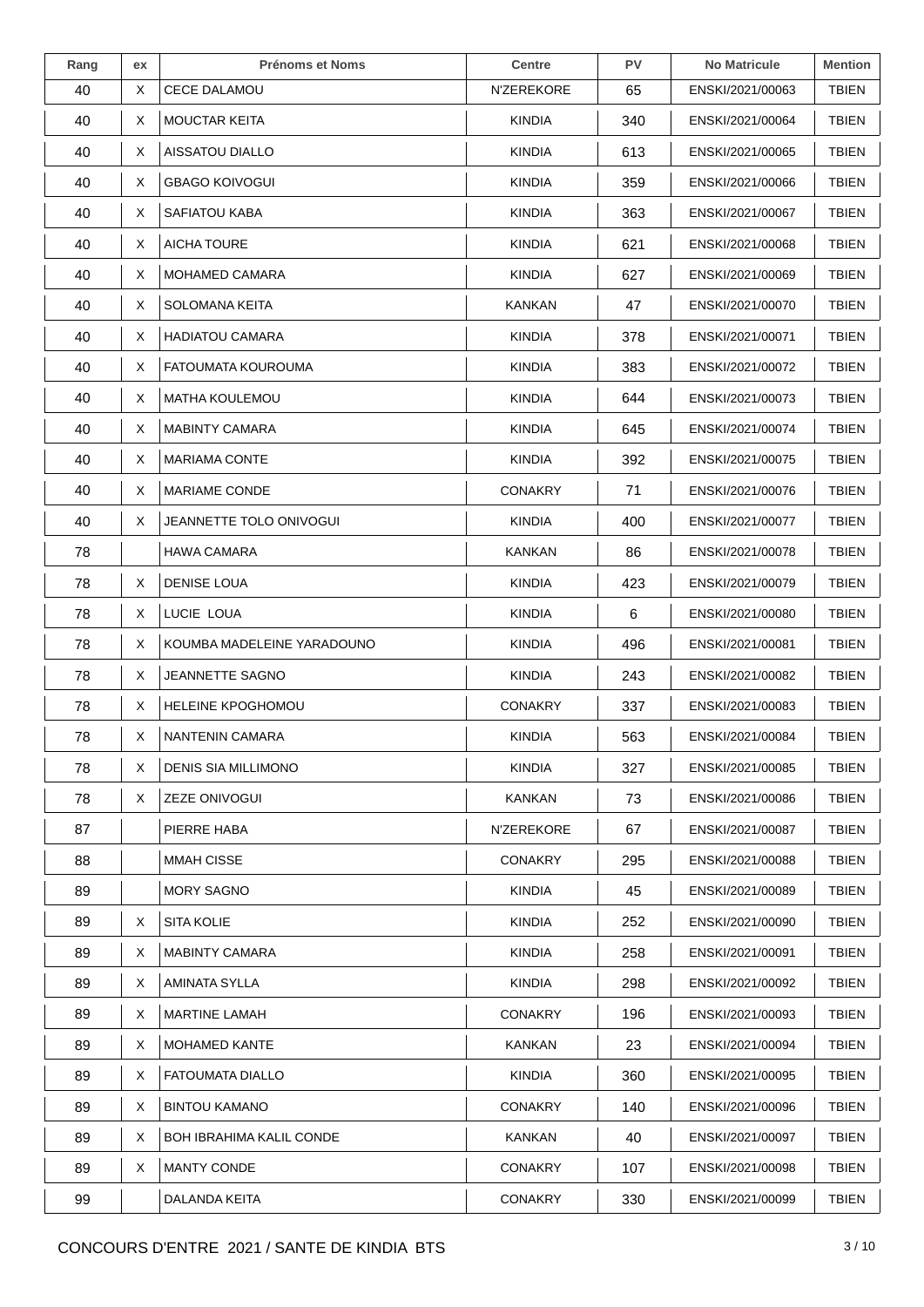| Rang | ex | <b>Prénoms et Noms</b>          | <b>Centre</b>  | PV  | <b>No Matricule</b> | <b>Mention</b> |
|------|----|---------------------------------|----------------|-----|---------------------|----------------|
| 100  |    | IBRAHIMA CAMARA                 | <b>KINDIA</b>  | 118 | ENSKI/2021/00100    | <b>TBIEN</b>   |
| 100  | X  | SAA OUMAR KAMANO                | <b>BOKE</b>    | 5   | ENSKI/2021/00101    | <b>TBIEN</b>   |
| 100  | X  | <b>SALEMATOU BARRY</b>          | <b>KINDIA</b>  | 109 | ENSKI/2021/00102    | TBIEN          |
| 100  | X  | MAGNOUMA YANSANE                | <b>KINDIA</b>  | 415 | ENSKI/2021/00103    | <b>TBIEN</b>   |
| 100  | X  | YAKPAYE BILIVOGUI               | <b>KINDIA</b>  | 42  | ENSKI/2021/00104    | <b>TBIEN</b>   |
| 100  | X  | HONORE SANGARE                  | <b>KINDIA</b>  | 38  | ENSKI/2021/00105    | TBIEN          |
| 100  | X  | LABILE KOLIE                    | <b>KINDIA</b>  | 184 | ENSKI/2021/00106    | <b>TBIEN</b>   |
| 100  | X  | LANAN PROSPER GAMAMOU           | <b>KINDIA</b>  | 16  | ENSKI/2021/00107    | <b>TBIEN</b>   |
| 100  | X  | RACHEL BAMBA                    | <b>KINDIA</b>  | 445 | ENSKI/2021/00108    | <b>TBIEN</b>   |
| 100  | Χ  | <b>JOACHIN MARA</b>             | <b>KINDIA</b>  | 3   | ENSKI/2021/00109    | <b>TBIEN</b>   |
| 100  | X  | <b>MARIE GOUMOU</b>             | <b>CONAKRY</b> | 602 | ENSKI/2021/00110    | <b>TBIEN</b>   |
| 100  | X  | MOHAMED LAMINE SAMOURA          | FARANAH        | 8   | ENSKI/2021/00111    | <b>TBIEN</b>   |
| 100  | Χ  | <b>FANTA MANSARE</b>            | <b>KINDIA</b>  | 465 | ENSKI/2021/00112    | <b>TBIEN</b>   |
| 100  | X  | NEMA LOUA                       | <b>CONAKRY</b> | 543 | ENSKI/2021/00113    | <b>TBIEN</b>   |
| 100  | X. | <b>JEAN MARIE KOLIE</b>         | <b>CONAKRY</b> | 532 | ENSKI/2021/00114    | <b>TBIEN</b>   |
| 100  | Χ  | SIA KOTTA MAMADOUNO             | <b>KINDIA</b>  | 492 | ENSKI/2021/00115    | <b>TBIEN</b>   |
| 100  | X. | MONIQUE MICHELLE NIEBA          | <b>CONAKRY</b> | 481 | ENSKI/2021/00116    | <b>TBIEN</b>   |
| 100  | X  | <b>JACQUELINE KOLAMOU</b>       | <b>KINDIA</b>  | 498 | ENSKI/2021/00117    | <b>TBIEN</b>   |
| 100  | X  | AISSATA CAMARA                  | <b>KINDIA</b>  | 254 | ENSKI/2021/00118    | <b>TBIEN</b>   |
| 100  | X  | ADAMA OULARE                    | <b>KINDIA</b>  | 515 | ENSKI/2021/00119    | <b>TBIEN</b>   |
| 100  | X. | <b>SEKOUNA CAMARA</b>           | <b>KINDIA</b>  | 267 | ENSKI/2021/00120    | <b>TBIEN</b>   |
| 100  | X  | <b>GERMAINE LOUA</b>            | N'ZEREKORE     | 27  | ENSKI/2021/00121    | <b>TBIEN</b>   |
| 100  | X  | KADIATOU CAMARA                 | <b>KINDIA</b>  | 288 | ENSKI/2021/00122    | <b>TBIEN</b>   |
| 100  | X  | ALMAMY DAOUDA CAMARA            | <b>KINDIA</b>  | 292 | ENSKI/2021/00123    | <b>TBIEN</b>   |
| 100  | X  | RICHARD HABA                    | <b>KINDIA</b>  | 559 | ENSKI/2021/00124    | <b>TBIEN</b>   |
| 100  | X  | ALSENY KEITA                    | <b>KINDIA</b>  | 306 | ENSKI/2021/00125    | <b>TBIEN</b>   |
| 100  | X. | <b>BINTOU SAVANE</b>            | <b>KINDIA</b>  | 572 | ENSKI/2021/00126    | <b>TBIEN</b>   |
| 100  | X. | RAPHAEL KOREMOU                 | <b>CONAKRY</b> | 223 | ENSKI/2021/00127    | <b>TBIEN</b>   |
| 100  | Χ  | ALEXANDRE LOUA                  | <b>CONAKRY</b> | 217 | ENSKI/2021/00128    | <b>TBIEN</b>   |
| 100  | X  | MAMADOU NICOLAS KOUROUMA        | <b>CONAKRY</b> | 21  | ENSKI/2021/00129    | <b>TBIEN</b>   |
| 100  | X  | <b>SEKOU KONATE</b>             | KANKAN         | 12  | ENSKI/2021/00130    | <b>TBIEN</b>   |
| 100  | X  | <b>SENY KPOGHOMOU</b>           | <b>KINDIA</b>  | 345 | ENSKI/2021/00131    | <b>TBIEN</b>   |
| 100  | X. | <b>IBRAHIMA KALIL DIOUYBATE</b> | KANKAN         | 30  | ENSKI/2021/00132    | <b>TBIEN</b>   |
| 100  | X. | SOLANGE HAWA NE DORE            | <b>CONAKRY</b> | 122 | ENSKI/2021/00133    | <b>TBIEN</b>   |
| 100  | X. | <b>BINTOU CONTE</b>             | <b>KINDIA</b>  | 636 | ENSKI/2021/00134    | <b>TBIEN</b>   |
| 100  | X  | AIBA CAMARA                     | <b>CONAKRY</b> | 6   | ENSKI/2021/00135    | <b>TBIEN</b>   |
| 100  | X  | <b>NESTOR MONEMOU</b>           | <b>KINDIA</b>  | 385 | ENSKI/2021/00136    | <b>TBIEN</b>   |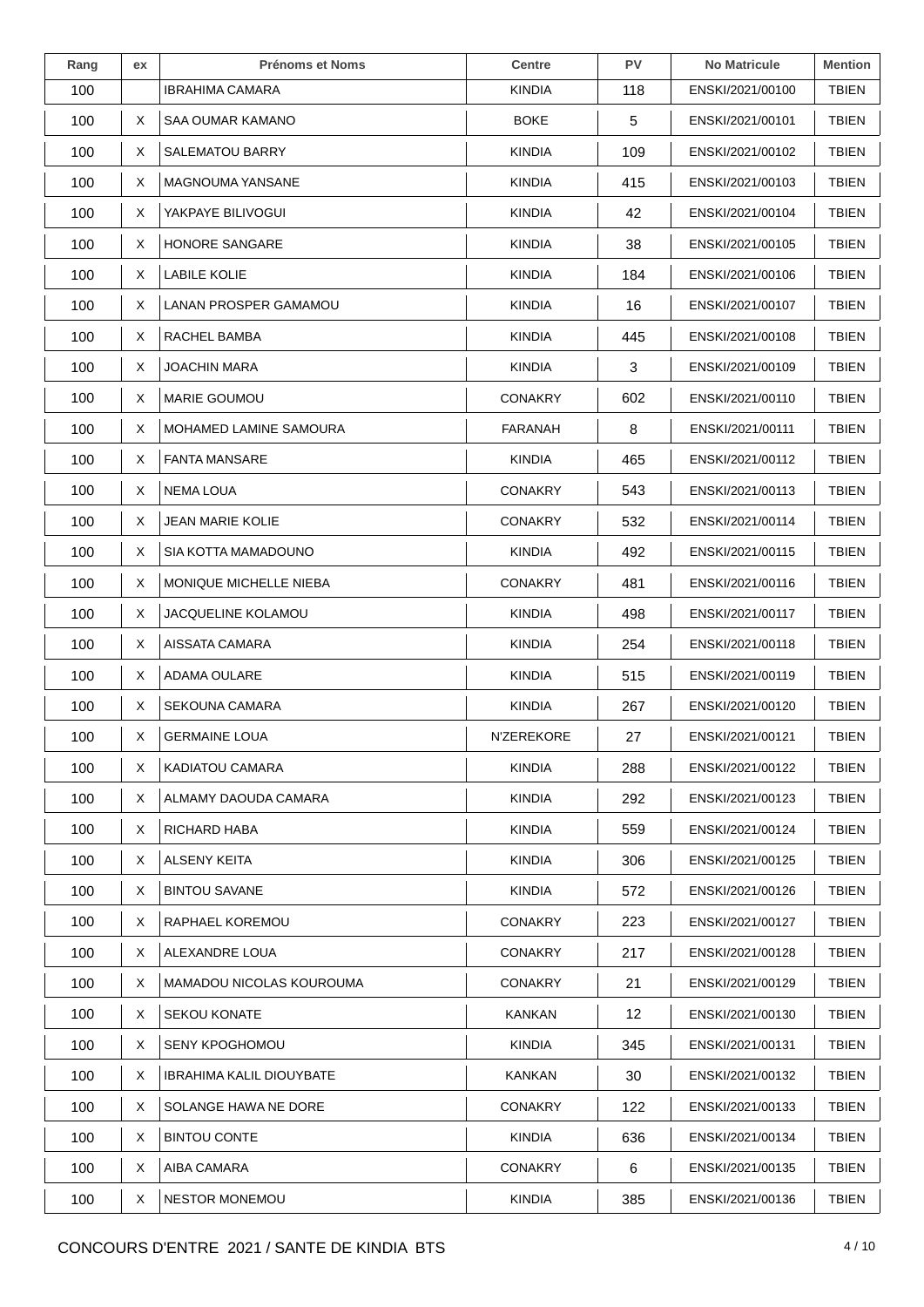| Rang | ex | <b>Prénoms et Noms</b>    | <b>Centre</b>  | PV  | <b>No Matricule</b> | <b>Mention</b> |
|------|----|---------------------------|----------------|-----|---------------------|----------------|
| 100  | Χ  | VAKARA KPOGHOMOU          | <b>KINDIA</b>  | 646 | ENSKI/2021/00137    | <b>TBIEN</b>   |
| 100  | X. | MAMADAMA CAMARA           | <b>KINDIA</b>  | 391 | ENSKI/2021/00138    | <b>TBIEN</b>   |
| 100  | X  | JEANNETTE KOLIE           | <b>KINDIA</b>  | 649 | ENSKI/2021/00139    | <b>TBIEN</b>   |
| 100  | X  | AISSATOU DIALLO           | KINDIA         | 138 | ENSKI/2021/00140    | TBIEN          |
| 100  | X  | <b>ROUGUIATOU BAH</b>     | <b>KINDIA</b>  | 398 | ENSKI/2021/00141    | <b>TBIEN</b>   |
| 100  | Χ  | N NABINTY SOUMAH          | <b>CONAKRY</b> | 66  | ENSKI/2021/00142    | TBIEN          |
| 100  | X  | KAKPA HABA                | <b>CONAKRY</b> | 62  | ENSKI/2021/00143    | <b>TBIEN</b>   |
| 144  |    | MICHEL MAOMOU             | <b>CONAKRY</b> | 611 | ENSKI/2021/00144    | <b>TBIEN</b>   |
| 145  |    | <b>MADAMA TOURE</b>       | <b>KINDIA</b>  | 418 | ENSKI/2021/00145    | <b>TBIEN</b>   |
| 145  | X  | YAKPAORO JUSTIN DOPAVOGUI | <b>KINDIA</b>  | 210 | ENSKI/2021/00146    | TBIEN          |
| 145  | X  | ROSE ONIVOGUI             | <b>CONAKRY</b> | 565 | ENSKI/2021/00147    | <b>TBIEN</b>   |
| 145  | Χ  | <b>GERMAINE BERETON</b>   | <b>CONAKRY</b> | 340 | ENSKI/2021/00148    | <b>TBIEN</b>   |
| 145  | X  | PAPUS HABA                | <b>KINDIA</b>  | 326 | ENSKI/2021/00149    | <b>TBIEN</b>   |
| 150  |    | THEOPHILE GBANAMOU        | <b>KINDIA</b>  | 157 | ENSKI/2021/00150    | <b>TBIEN</b>   |
| 150  | Χ  | FATOUMATA BHIROWO BAH     | <b>KINDIA</b>  | 102 | ENSKI/2021/00151    | <b>TBIEN</b>   |
| 150  | Χ  | ROSE CIRE OUENDOUNO       | <b>KINDIA</b>  | 437 | ENSKI/2021/00152    | <b>TBIEN</b>   |
| 150  | X  | PAULA IRENE LAMAH         | KINDIA         | 34  | ENSKI/2021/00153    | TBIEN          |
| 150  | X  | <b>MADELEINE HABA</b>     | <b>KINDIA</b>  | 194 | ENSKI/2021/00154    | <b>TBIEN</b>   |
| 150  | Χ  | HENRIETTE HEBELAMOU       | <b>CONAKRY</b> | 599 | ENSKI/2021/00155    | <b>TBIEN</b>   |
| 150  | X  | SEKOU MOHAMED FOFANA      | <b>KINDIA</b>  | 468 | ENSKI/2021/00156    | <b>TBIEN</b>   |
| 150  | X  | <b>KADIATOU SYLLA</b>     | <b>KINDIA</b>  | 246 | ENSKI/2021/00157    | <b>TBIEN</b>   |
| 150  | X  | DJENABOU LAMARANA BAH     | <b>KINDIA</b>  | 286 | ENSKI/2021/00158    | <b>TBIEN</b>   |
| 150  | X  | <b>MARIE BALAMOU</b>      | <b>KINDIA</b>  | 339 | ENSKI/2021/00159    | TBIEN          |
| 150  | X. | PIERRE IROMOU             | CONAKRY        | 49  | ENSKI/2021/00160    | <b>TBIEN</b>   |
| 150  | X  | ALEXIS DEMMOU             | <b>CONAKRY</b> | 142 | ENSKI/2021/00161    | <b>TBIEN</b>   |
| 150  | X. | MARIE THERESE SAOUROMOU   | <b>CONAKRY</b> | 105 | ENSKI/2021/00162    | <b>TBIEN</b>   |
| 150  | X. | <b>MORIBA KOULEMOU</b>    | <b>KINDIA</b>  | 386 | ENSKI/2021/00163    | <b>TBIEN</b>   |
| 150  | X  | <b>CECE LOUA</b>          | <b>KINDIA</b>  | 397 | ENSKI/2021/00164    | <b>TBIEN</b>   |
| 165  |    | JEANNETTE KALIVOGUI       | <b>CONAKRY</b> | 168 | ENSKI/2021/00165    | <b>TBIEN</b>   |
| 166  |    | JOACHIM KOLIE             | KINDIA         | 407 | ENSKI/2021/00166    | TBIEN          |
| 166  | X  | RABIATOU SIRA DIALLO      | <b>KINDIA</b>  | 411 | ENSKI/2021/00167    | <b>TBIEN</b>   |
| 166  | X  | AMINATA KEITA             | <b>KINDIA</b>  | 113 | ENSKI/2021/00168    | <b>TBIEN</b>   |
| 166  | X  | <b>MAURICE GUILAGUI</b>   | <b>KINDIA</b>  | 413 | ENSKI/2021/00169    | <b>TBIEN</b>   |
| 166  | X  | LAMINE SAGNO              | KINDIA         | 101 | ENSKI/2021/00170    | <b>TBIEN</b>   |
| 166  | Χ  | <b>MARTIN KOLIE</b>       | <b>KINDIA</b>  | 176 | ENSKI/2021/00171    | <b>TBIEN</b>   |
| 166  | X  | SIBA ANDRE ZOUEMOU        | <b>KINDIA</b>  | 442 | ENSKI/2021/00172    | TBIEN          |
| 166  | X  | NYEREKE JACQUES HABA      | <b>KINDIA</b>  | 9   | ENSKI/2021/00173    | <b>TBIEN</b>   |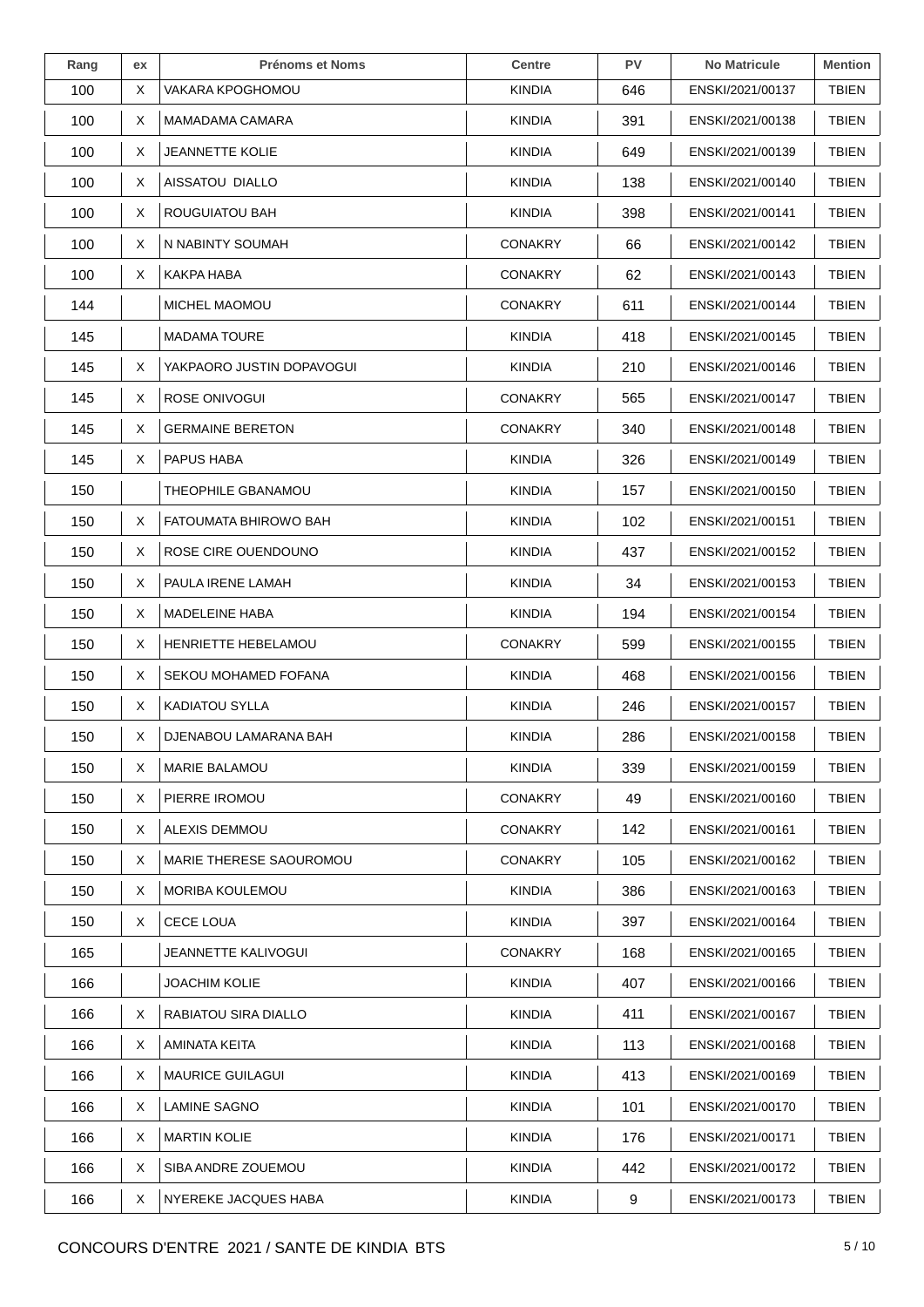| Rang | ex | <b>Prénoms et Noms</b>   | <b>Centre</b>     | PV  | <b>No Matricule</b> | <b>Mention</b> |
|------|----|--------------------------|-------------------|-----|---------------------|----------------|
| 166  | X  | <b>MARIAMA TONGUIANO</b> | KINDIA            | 451 | ENSKI/2021/00174    | TBIEN          |
| 166  | X  | FAYA AMARA KAMANO        | <b>KINDIA</b>     | 199 | ENSKI/2021/00175    | <b>TBIEN</b>   |
| 166  | Χ  | RADYAH AKOBI             | <b>CONAKRY</b>    | 593 | ENSKI/2021/00176    | <b>TBIEN</b>   |
| 166  | X  | ANGELINE KALIVOGUI       | KINDIA            | 202 | ENSKI/2021/00177    | <b>TBIEN</b>   |
| 166  | X  | DJENABOU DIANE           | <b>KINDIA</b>     | 205 | ENSKI/2021/00178    | <b>TBIEN</b>   |
| 166  | X  | TAMBA MAURICE KONDIANO   | FARANAH           | 10  | ENSKI/2021/00179    | TBIEN          |
| 166  | X  | <b>NAGNALEN CONDE</b>    | <b>CONAKRY</b>    | 574 | ENSKI/2021/00180    | TBIEN          |
| 166  | X  | DJIBRIL MARTIN MALOMOU   | FARANAH           | 24  | ENSKI/2021/00181    | <b>TBIEN</b>   |
| 166  | X  | <b>BINTOU TOLNO</b>      | <b>KINDIA</b>     | 221 | ENSKI/2021/00182    | <b>TBIEN</b>   |
| 166  | X  | <b>GBATO ELIE BAROBA</b> | <b>CONAKRY</b>    | 524 | ENSKI/2021/00183    | <b>TBIEN</b>   |
| 166  | X  | <b>FANTA DIANE</b>       | <b>CONAKRY</b>    | 514 | ENSKI/2021/00184    | <b>TBIEN</b>   |
| 166  | X  | MICHEL KAMANO            | LABE              | 9   | ENSKI/2021/00185    | <b>TBIEN</b>   |
| 166  | X  | <b>SARAN CONDE</b>       | <b>KINDIA</b>     | 247 | ENSKI/2021/00186    | <b>TBIEN</b>   |
| 166  | X  | <b>OUMAR TELLY BARRY</b> | <b>KINDIA</b>     | 504 | ENSKI/2021/00187    | <b>TBIEN</b>   |
| 166  | X. | <b>MOUSSA KOMARA</b>     | <b>KINDIA</b>     | 249 | ENSKI/2021/00188    | TBIEN          |
| 166  | X  | ABASSE SOUMAH            | <b>KINDIA</b>     | 251 | ENSKI/2021/00189    | <b>TBIEN</b>   |
| 166  | X  | KERFFALA KOUROUMA        | <b>KINDIA</b>     | 255 | ENSKI/2021/00190    | <b>TBIEN</b>   |
| 166  | X  | <b>MARIE LOUA</b>        | KINDIA            | 517 | ENSKI/2021/00191    | <b>TBIEN</b>   |
| 166  | X  | ETIENNE AUBIN KOLIE      | <b>KINDIA</b>     | 264 | ENSKI/2021/00192    | <b>TBIEN</b>   |
| 166  | X. | JACQUELINE DRAMOU        | N'ZEREKORE        | 9   | ENSKI/2021/00193    | <b>TBIEN</b>   |
| 166  | X  | JEAN 1 KOLIE             | N'ZEREKORE        | 12  | ENSKI/2021/00194    | <b>TBIEN</b>   |
| 166  | X  | CE PELE SIMY             | N'ZEREKORE        | 16  | ENSKI/2021/00195    | <b>TBIEN</b>   |
| 166  | X  | MAMOUROU MICHEL CAMARA   | <b>KINDIA</b>     | 273 | ENSKI/2021/00196    | <b>TBIEN</b>   |
| 166  | X. | MADELEINE SOUAMOU        | <b>KINDIA</b>     | 274 | ENSKI/2021/00197    | <b>TBIEN</b>   |
| 166  | X  | <b>ALIOU HABA</b>        | <b>KINDIA</b>     | 280 | ENSKI/2021/00198    | <b>TBIEN</b>   |
| 166  | X  | AKOI GUILAVOGUI          | <b>KINDIA</b>     | 536 | ENSKI/2021/00199    | <b>TBIEN</b>   |
| 166  | X. | ANGELINE KPAMOU          | <b>KINDIA</b>     | 281 | ENSKI/2021/00200    | <b>TBIEN</b>   |
| 166  | X  | NAAMA DOUNAMOU           | <b>KINDIA</b>     | 284 | ENSKI/2021/00201    | <b>TBIEN</b>   |
| 166  | X  | PEGUITA DELPHINE SAORO   | <b>CONAKRY</b>    | 338 | ENSKI/2021/00202    | <b>TBIEN</b>   |
| 166  | X  | ADAMA DELAMOU            | <b>N'ZEREKORE</b> | 43  | ENSKI/2021/00203    | <b>TBIEN</b>   |
| 166  | X  | <b>FATOUMATA BALDE</b>   | <b>KINDIA</b>     | 301 | ENSKI/2021/00204    | TBIEN          |
| 166  | X. | KALAGA KPELAYEMOU        | <b>CONAKRY</b>    | 267 | ENSKI/2021/00205    | <b>TBIEN</b>   |
| 166  | X  | AMINATA SOUMAH           | <b>KINDIA</b>     | 310 | ENSKI/2021/00206    | <b>TBIEN</b>   |
| 166  | X  | <b>OUSMANE DIALLO</b>    | <b>KINDIA</b>     | 312 | ENSKI/2021/00207    | <b>TBIEN</b>   |
| 166  | X  | SIMONE KOLIE             | <b>CONAKRY</b>    | 259 | ENSKI/2021/00208    | <b>TBIEN</b>   |
| 166  | X  | <b>DISTE LOUA</b>        | N'ZEREKORE        | 59  | ENSKI/2021/00209    | TBIEN          |
| 166  | X  | AGNES GBAMOU             | <b>KINDIA</b>     | 317 | ENSKI/2021/00210    | <b>TBIEN</b>   |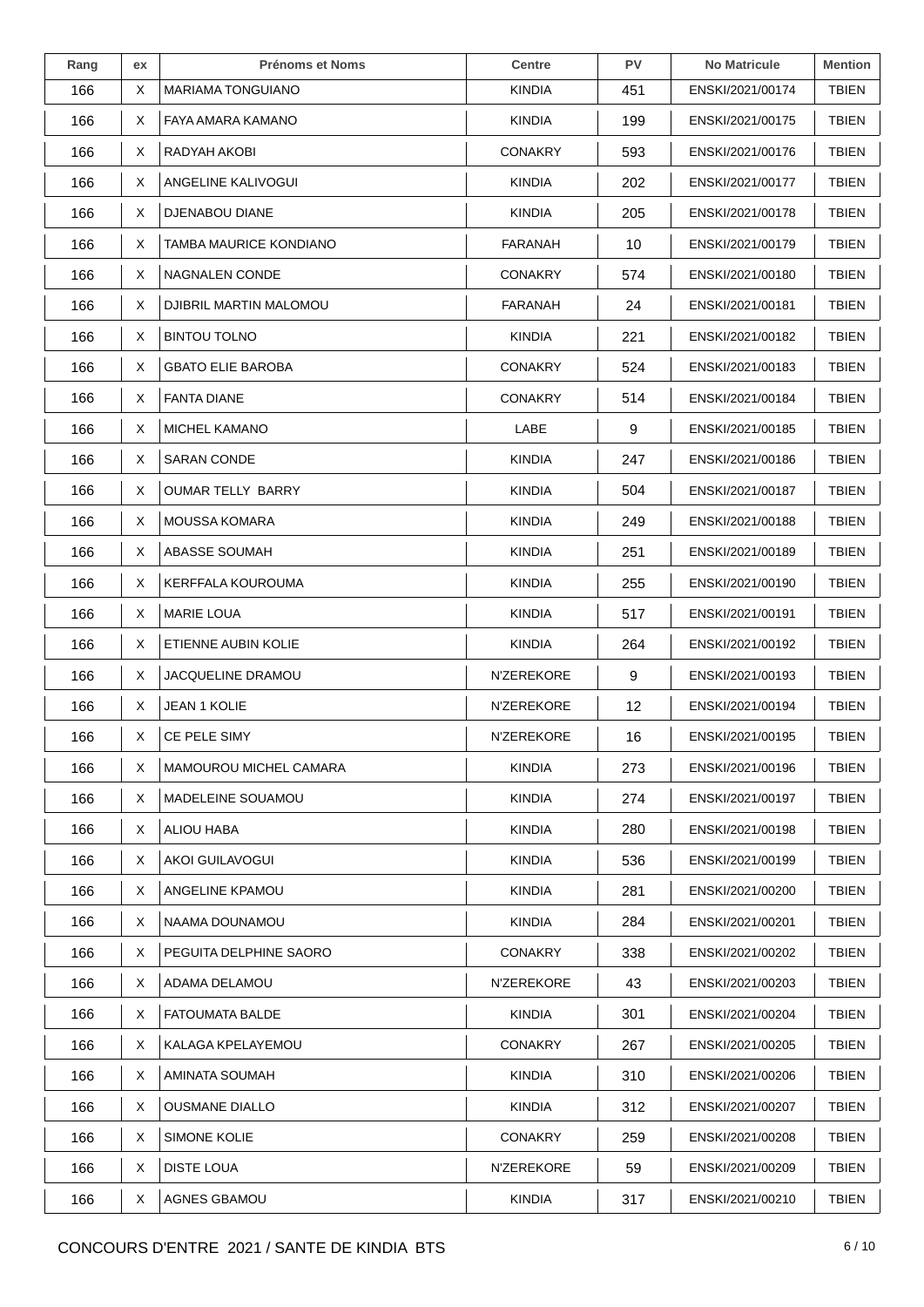| Rang | ex | <b>Prénoms et Noms</b>     | <b>Centre</b>  | PV  | <b>No Matricule</b> | <b>Mention</b> |
|------|----|----------------------------|----------------|-----|---------------------|----------------|
| 166  | X  | PATRICE MALEMOU            | <b>KINDIA</b>  | 581 | ENSKI/2021/00211    | <b>TBIEN</b>   |
| 166  | X  | <b>KPANA GOMOU</b>         | N'ZEREKORE     | 72  | ENSKI/2021/00212    | <b>TBIEN</b>   |
| 166  | X  | <b>GNALEN DIALLO</b>       | <b>KINDIA</b>  | 586 | ENSKI/2021/00213    | <b>TBIEN</b>   |
| 166  | X  | <b>JEREMY KOLIE</b>        | KINDIA         | 594 | ENSKI/2021/00214    | <b>TBIEN</b>   |
| 166  | X  | KOTHONAN FIDEL CAMARA      | <b>CONAKRY</b> | 192 | ENSKI/2021/00215    | <b>TBIEN</b>   |
| 166  | X  | <b>KADIATOU CONTE</b>      | <b>KINDIA</b>  | 598 | ENSKI/2021/00216    | TBIEN          |
| 166  | X  | SAA PASCAL MILLIMONO       | KANKAN         | 22  | ENSKI/2021/00217    | <b>TBIEN</b>   |
| 166  | X  | <b>BOUBACAR TOURE</b>      | <b>KINDIA</b>  | 611 | ENSKI/2021/00218    | <b>TBIEN</b>   |
| 166  | X  | <b>SENY ROSE KOUROUMA</b>  | <b>CONAKRY</b> | 152 | ENSKI/2021/00219    | <b>TBIEN</b>   |
| 166  | X  | SOPHIE BAMY                | <b>KINDIA</b>  | 367 | ENSKI/2021/00220    | <b>TBIEN</b>   |
| 166  | X  | <b>CELESTIN LOUA</b>       | <b>KINDIA</b>  | 368 | ENSKI/2021/00221    | <b>TBIEN</b>   |
| 166  | X  | DIARAYE FIFANA             | KANKAN         | 38  | ENSKI/2021/00222    | <b>TBIEN</b>   |
| 166  | X  | YOUNOUSSA BALDE            | <b>KINDIA</b>  | 628 | ENSKI/2021/00223    | <b>TBIEN</b>   |
| 166  | X  | DOUSSOU SOW                | <b>KINDIA</b>  | 375 | ENSKI/2021/00224    | <b>TBIEN</b>   |
| 166  | X  | FOROMO PROSPER SAKOVOQUI   | <b>KINDIA</b>  | 635 | ENSKI/2021/00225    | <b>TBIEN</b>   |
| 166  | X  | AGNES BILIVOGUI            | <b>KINDIA</b>  | 387 | ENSKI/2021/00226    | <b>TBIEN</b>   |
| 166  | X. | ROLAND DRAMOU              | <b>KINDIA</b>  | 393 | ENSKI/2021/00227    | <b>TBIEN</b>   |
| 166  | X. | <b>JUSTINE GOMOU</b>       | <b>KINDIA</b>  | 395 | ENSKI/2021/00228    | <b>TBIEN</b>   |
| 166  | X  | DJELIGNOUMA CONDE          | <b>KINDIA</b>  | 654 | ENSKI/2021/00229    | <b>TBIEN</b>   |
| 166  | X  | MAMADOU MOUCTAR BALDE      | <b>KINDIA</b>  | 143 | ENSKI/2021/00230    | <b>TBIEN</b>   |
| 166  | X. | <b>MAMADY SACKO</b>        | <b>KINDIA</b>  | 149 | ENSKI/2021/00231    | <b>TBIEN</b>   |
| 166  | X  | <b>SITAN KOUYATE</b>       | <b>KINDIA</b>  | 661 | ENSKI/2021/00232    | <b>TBIEN</b>   |
| 166  | X. | FATOUMATA DIARIOU CONDE    | <b>KINDIA</b>  | 406 | ENSKI/2021/00233    | <b>TBIEN</b>   |
| 234  |    | SENY LOUA                  | <b>KINDIA</b>  | 116 | ENSKI/2021/00234    | <b>TBIEN</b>   |
| 234  | X  | <b>CEFCE MAXIME LAMAH</b>  | <b>KANKAN</b>  | 81  | ENSKI/2021/00235    | TBIEN          |
| 234  | X. | <b>GANDEY RICHARD LOUA</b> | <b>BOKE</b>    | 11  | ENSKI/2021/00236    | <b>TBIEN</b>   |
| 234  | X. | MARIE YABOLA DORE          | <b>KINDIA</b>  | 424 | ENSKI/2021/00237    | <b>TBIEN</b>   |
| 234  | X  | <b>AGNES HABA</b>          | <b>KINDIA</b>  | 63  | ENSKI/2021/00238    | <b>TBIEN</b>   |
| 234  | X  | <b>SEMA BILIVOGUI</b>      | <b>KINDIA</b>  | 190 | ENSKI/2021/00239    | <b>TBIEN</b>   |
| 234  | X. | CATHERINE LAMAH            | KINDIA         | 449 | ENSKI/2021/00240    | TBIEN          |
| 234  | X  | FINDA MAMA LENO            | <b>KINDIA</b>  | 458 | ENSKI/2021/00241    | <b>TBIEN</b>   |
| 234  | X  | <b>VERONIQUE SOUMAORO</b>  | <b>CONAKRY</b> | 568 | ENSKI/2021/00242    | <b>TBIEN</b>   |
| 234  | X  | FODE KABA                  | <b>KINDIA</b>  | 241 | ENSKI/2021/00243    | <b>TBIEN</b>   |
| 234  | X. | HENRIETTE THEA             | KINDIA         | 242 | ENSKI/2021/00244    | <b>TBIEN</b>   |
| 234  | X  | MARIAMA BARRY              | <b>KINDIA</b>  | 560 | ENSKI/2021/00245    | <b>TBIEN</b>   |
| 234  | X  | <b>NAMARIN KEITA</b>       | <b>CONAKRY</b> | 197 | ENSKI/2021/00246    | <b>TBIEN</b>   |
| 234  | X  | KADIATOU YATTARA           | <b>CONAKRY</b> | 178 | ENSKI/2021/00247    | <b>TBIEN</b>   |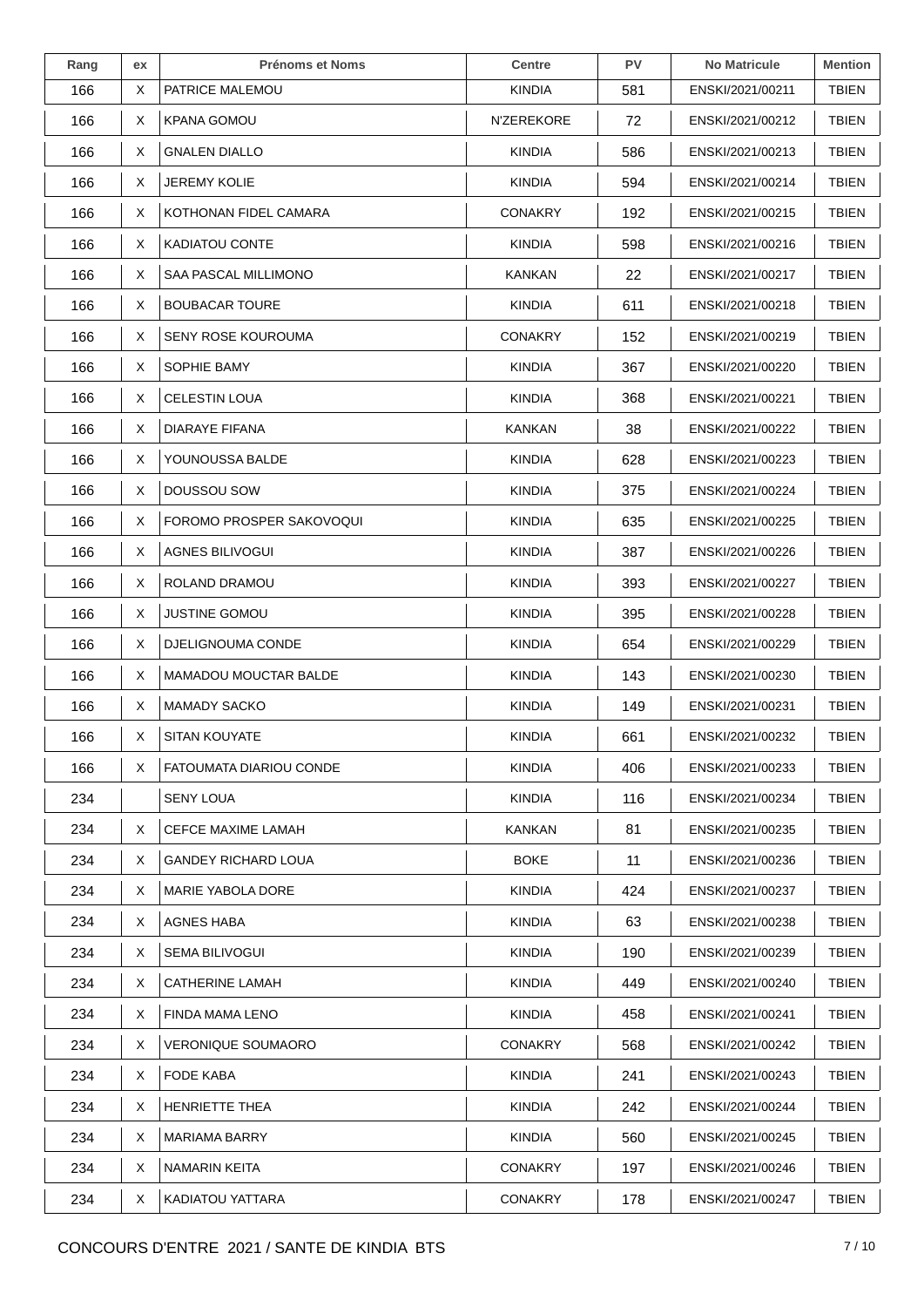| Rang | ex | <b>Prénoms et Noms</b>      | <b>Centre</b>  | PV             | <b>No Matricule</b> | <b>Mention</b> |
|------|----|-----------------------------|----------------|----------------|---------------------|----------------|
| 234  | X  | ZUO MORIBA DAVID HABA       | <b>CONAKRY</b> | 167            | ENSKI/2021/00248    | TBIEN          |
| 234  | X  | KOULAKO SORY CAMARA         | <b>CONAKRY</b> | 156            | ENSKI/2021/00249    | <b>TBIEN</b>   |
| 234  | X  | <b>MAMY CHRISTINE KOLIE</b> | <b>CONAKRY</b> | 153            | ENSKI/2021/00250    | <b>TBIEN</b>   |
| 234  | X  | MINATA MAGASSOUBA           | <b>CONAKRY</b> | 91             | ENSKI/2021/00251    | <b>TBIEN</b>   |
| 252  |    | TOUMANY SIMITY SAMOURA      | KINDIA         | 558            | ENSKI/2021/00252    | <b>TBIEN</b>   |
| 253  |    | DJELIHAN KANTE              | <b>KINDIA</b>  | 115            | ENSKI/2021/00253    | TBIEN          |
| 253  | X  | <b>CATHERINE SENY LAMAH</b> | KANKAN         | 85             | ENSKI/2021/00254    | <b>TBIEN</b>   |
| 253  | X. | JEAN DADIS KPOGHOMOU        | <b>KINDIA</b>  | 88             | ENSKI/2021/00255    | <b>TBIEN</b>   |
| 253  | X  | AISSATOU DIALLO             | KINDIA         | 448            | ENSKI/2021/00256    | <b>TBIEN</b>   |
| 253  | X  | <b>BLANCHAR LOUA</b>        | <b>CONAKRY</b> | 564            | ENSKI/2021/00257    | <b>TBIEN</b>   |
| 253  | X  | <b>JULIENNE LAMAH</b>       | N'ZEREKORE     | $\overline{2}$ | ENSKI/2021/00258    | <b>TBIEN</b>   |
| 253  | X  | <b>SIBA GROVOGUI</b>        | N'ZEREKORE     | 13             | ENSKI/2021/00259    | <b>TBIEN</b>   |
| 253  | X  | <b>MORIBA KOUROUMA</b>      | <b>KINDIA</b>  | 308            | ENSKI/2021/00260    | <b>TBIEN</b>   |
| 253  | X  | HONORE THEA                 | <b>CONAKRY</b> | 29             | ENSKI/2021/00261    | <b>TBIEN</b>   |
| 253  | X. | <b>SEINAY FANGAMOU</b>      | <b>KINDIA</b>  | 592            | ENSKI/2021/00262    | <b>TBIEN</b>   |
| 253  | X  | AMINATA KOITA               | <b>KINDIA</b>  | 350            | ENSKI/2021/00263    | <b>TBIEN</b>   |
| 253  | X  | ELISE GBANAMOU              | <b>KINDIA</b>  | 610            | ENSKI/2021/00264    | <b>TBIEN</b>   |
| 253  | X. | MIMI ESTERT LENO            | KINDIA         | 362            | ENSKI/2021/00265    | <b>TBIEN</b>   |
| 253  | X  | AUGUSTIN TAMBA LENO         | <b>KANKAN</b>  | 46             | ENSKI/2021/00266    | <b>TBIEN</b>   |
| 267  |    | ALEXIS BAMBA                | <b>CONAKRY</b> | 193            | ENSKI/2021/00267    | <b>TBIEN</b>   |
| 268  |    | <b>BOUBACAR BIRO BALDE</b>  | KINDIA         | 663            | ENSKI/2021/00268    | <b>TBIEN</b>   |
| 268  | X  | SIBA 2LOUA                  | <b>KINDIA</b>  | 114            | ENSKI/2021/00269    | <b>TBIEN</b>   |
| 268  | X  | <b>BINTOU KABA</b>          | KANKAN         | 82             | ENSKI/2021/00270    | <b>TBIEN</b>   |
| 268  | X. | DOUSSOU FARO                | <b>CONAKRY</b> | 618            | ENSKI/2021/00271    | <b>TBIEN</b>   |
| 268  | X  | <b>MARIE IRANDOUNO</b>      | <b>KINDIA</b>  | 81             | ENSKI/2021/00272    | <b>TBIEN</b>   |
| 268  | X  | <b>GNEGA GBELEMOU</b>       | <b>KINDIA</b>  | 59             | ENSKI/2021/00273    | <b>TBIEN</b>   |
| 268  | X  | PIERRETTE GAOU GUILAVOGUI   | <b>KINDIA</b>  | 56             | ENSKI/2021/00274    | <b>TBIEN</b>   |
| 268  | X  | <b>MAMIE NINAHARA</b>       | <b>KINDIA</b>  | 177            | ENSKI/2021/00275    | <b>TBIEN</b>   |
| 268  | X  | YAKHA KANKE SOUMAH          | <b>KINDIA</b>  | 435            | ENSKI/2021/00276    | <b>TBIEN</b>   |
| 268  | X  | <b>VICTOR ONIVOGUI</b>      | <b>BOKE</b>    | 35             | ENSKI/2021/00277    | <b>TBIEN</b>   |
| 268  | X  | ADELINE NINAHARA            | <b>KINDIA</b>  | 446            | ENSKI/2021/00278    | <b>TBIEN</b>   |
| 268  | X  | AMADOU LOUIS LOUA           | <b>CONAKRY</b> | 582            | ENSKI/2021/00279    | <b>TBIEN</b>   |
| 268  | X  | MAMA KOLY KOIVOGUI          | <b>KINDIA</b>  | 207            | ENSKI/2021/00280    | <b>TBIEN</b>   |
| 268  | X  | EMMANUEL SIBA KOIVOGUI      | <b>CONAKRY</b> | 563            | ENSKI/2021/00281    | <b>TBIEN</b>   |
| 268  | X. | FATOUMATA DIARIOU DIALLO    | <b>CONAKRY</b> | 544            | ENSKI/2021/00282    | <b>TBIEN</b>   |
| 268  | X  | ALPHA AMADOU SYLLA          | <b>KINDIA</b>  | 481            | ENSKI/2021/00283    | <b>TBIEN</b>   |
| 268  | X  | <b>MOHAMED KOUROUMA</b>     | <b>CONAKRY</b> | 517            | ENSKI/2021/00284    | <b>TBIEN</b>   |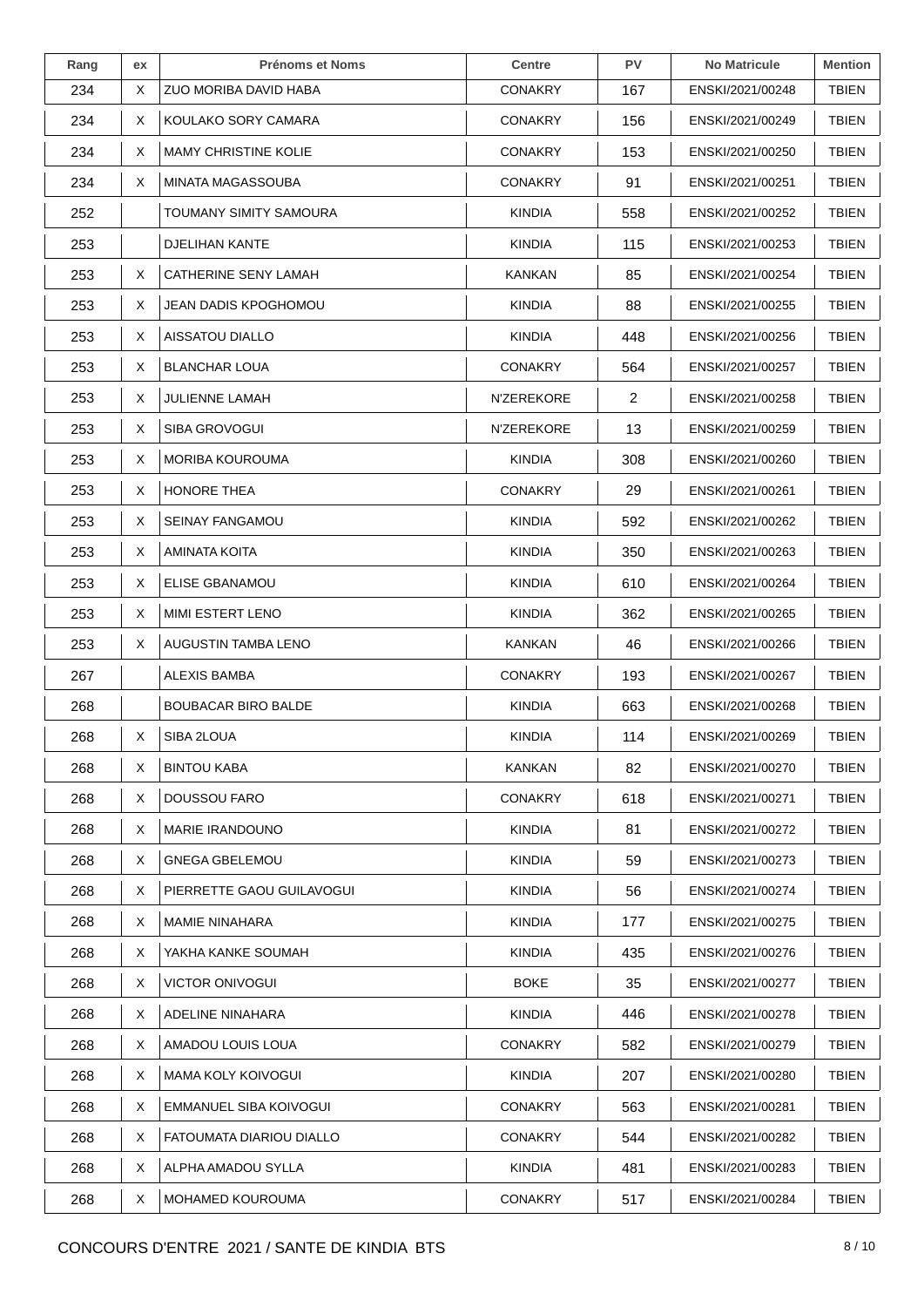| Rang | ex | <b>Prénoms et Noms</b>    | <b>Centre</b>     | PV             | <b>No Matricule</b> | <b>Mention</b> |
|------|----|---------------------------|-------------------|----------------|---------------------|----------------|
| 268  | X  | PEPE DOPAVOGUI            | KINDIA            | 493            | ENSKI/2021/00285    | <b>TBIEN</b>   |
| 268  | X  | TONHON ABDEL THEA         | <b>CONAKRY</b>    | 461            | ENSKI/2021/00286    | <b>TBIEN</b>   |
| 268  | Χ  | TAMBA PIERRE KAMANO       | <b>MAMOU</b>      | $\overline{2}$ | ENSKI/2021/00287    | TBIEN          |
| 268  | X  | <b>MABINTY CAMARA</b>     | <b>KINDIA</b>     | 253            | ENSKI/2021/00288    | <b>TBIEN</b>   |
| 268  | X  | LUCIE JONAS LAMAH         | <b>KINDIA</b>     | 257            | ENSKI/2021/00289    | <b>TBIEN</b>   |
| 268  | X  | FANY HELEINE HABA         | <b>CONAKRY</b>    | 399            | ENSKI/2021/00290    | <b>TBIEN</b>   |
| 268  | Χ  | <b>IBRAHIMA BAH</b>       | <b>KINDIA</b>     | 266            | ENSKI/2021/00291    | <b>TBIEN</b>   |
| 268  | X  | <b>MARIE LAMAH</b>        | <b>KINDIA</b>     | 524            | ENSKI/2021/00292    | <b>TBIEN</b>   |
| 268  | X  | SONA TOKPA KOLIE          | <b>KINDIA</b>     | 526            | ENSKI/2021/00293    | <b>TBIEN</b>   |
| 268  | Χ  | SIMONE MAOMOU             | <b>KINDIA</b>     | 531            | ENSKI/2021/00294    | <b>TBIEN</b>   |
| 268  | X  | ROSE KOLIE                | <b>KINDIA</b>     | 285            | ENSKI/2021/00295    | TBIEN          |
| 268  | X. | AMADOU KAIN CAMARA        | <b>KINDIA</b>     | 289            | ENSKI/2021/00296    | <b>TBIEN</b>   |
| 268  | Χ  | MARIE MARGUERITE GOUMOU   | <b>N'ZEREKORE</b> | 39             | ENSKI/2021/00297    | <b>TBIEN</b>   |
| 268  | X  | <b>FASSOU LOUA</b>        | KINDIA            | 557            | ENSKI/2021/00298    | <b>TBIEN</b>   |
| 268  | X  | <b>CECE SEKOUDOUNO</b>    | <b>KINDIA</b>     | 303            | ENSKI/2021/00299    | TBIEN          |
| 268  | Χ  | AKOI VOLTAINE GUILAVOGUI  | <b>CONAKRY</b>    | 277            | ENSKI/2021/00300    | <b>TBIEN</b>   |
| 268  | X  | MOUSSA FOFANA             | <b>KINDIA</b>     | 566            | ENSKI/2021/00301    | <b>TBIEN</b>   |
| 268  | X  | <b>GOPOU NE CAMARA</b>    | KINDIA            | 569            | ENSKI/2021/00302    | <b>TBIEN</b>   |
| 268  | X. | <b>ADEL KOLIE</b>         | <b>KINDIA</b>     | 571            | ENSKI/2021/00303    | <b>TBIEN</b>   |
| 268  | X  | MONIQUE KPOGHOMOU         | <b>CONAKRY</b>    | 250            | ENSKI/2021/00304    | TBIEN          |
| 268  | X. | <b>CECE ANTOINE LOUA</b>  | <b>CONAKRY</b>    | 229            | ENSKI/2021/00305    | TBIEN          |
| 268  | X. | AISSATA SYLLA             | <b>CONAKRY</b>    | 32             | ENSKI/2021/00306    | <b>TBIEN</b>   |
| 268  | X  | <b>IBRAHIMA CONTE</b>     | <b>KINDIA</b>     | 331            | ENSKI/2021/00307    | <b>TBIEN</b>   |
| 268  | X  | <b>JEANNE LAMAH</b>       | <b>KANKAN</b>     | 2              | ENSKI/2021/00308    | <b>TBIEN</b>   |
| 268  | X  | <b>GNEPOU GOUHARA</b>     | <b>CONAKRY</b>    | 206            | ENSKI/2021/00309    | TBIEN          |
| 268  | X  | ROBERT LOUA               | <b>CONAKRY</b>    | 200            | ENSKI/2021/00310    | <b>TBIEN</b>   |
| 268  | X. | <b>HAWA LENO</b>          | KINDIA            | 337            | ENSKI/2021/00311    | <b>TBIEN</b>   |
| 268  | X. | <b>KARIFA CONDE</b>       | KANKAN            | 11             | ENSKI/2021/00312    | <b>TBIEN</b>   |
| 268  | Χ  | JOSEPH TATO THEA          | <b>KINDIA</b>     | 342            | ENSKI/2021/00313    | <b>TBIEN</b>   |
| 268  | X  | PAULINE KOLIE             | <b>CONAKRY</b>    | 174            | ENSKI/2021/00314    | <b>TBIEN</b>   |
| 268  | X  | <b>JOSEPH HABA</b>        | <b>CONAKRY</b>    | 127            | ENSKI/2021/00315    | <b>TBIEN</b>   |
| 268  | X  | <b>MABINTY CAMARA</b>     | <b>KINDIA</b>     | 382            | ENSKI/2021/00316    | <b>TBIEN</b>   |
| 268  | X  | JOSEPH ZOGLEMOU           | <b>KINDIA</b>     | 388            | ENSKI/2021/00317    | <b>TBIEN</b>   |
| 268  | X. | STPHANI KOLOKORO KOLOMOU  | <b>KINDIA</b>     | 389            | ENSKI/2021/00318    | <b>TBIEN</b>   |
| 268  | X  | <b>EMERY DELAMOU</b>      | <b>KINDIA</b>     | 394            | ENSKI/2021/00319    | <b>TBIEN</b>   |
| 268  | X  | KADIATOU CAMARA           | <b>KINDIA</b>     | 396            | ENSKI/2021/00320    | <b>TBIEN</b>   |
| 268  | X  | <b>OUMOU SALEMATA BAH</b> | <b>KINDIA</b>     | 142            | ENSKI/2021/00321    | <b>TBIEN</b>   |